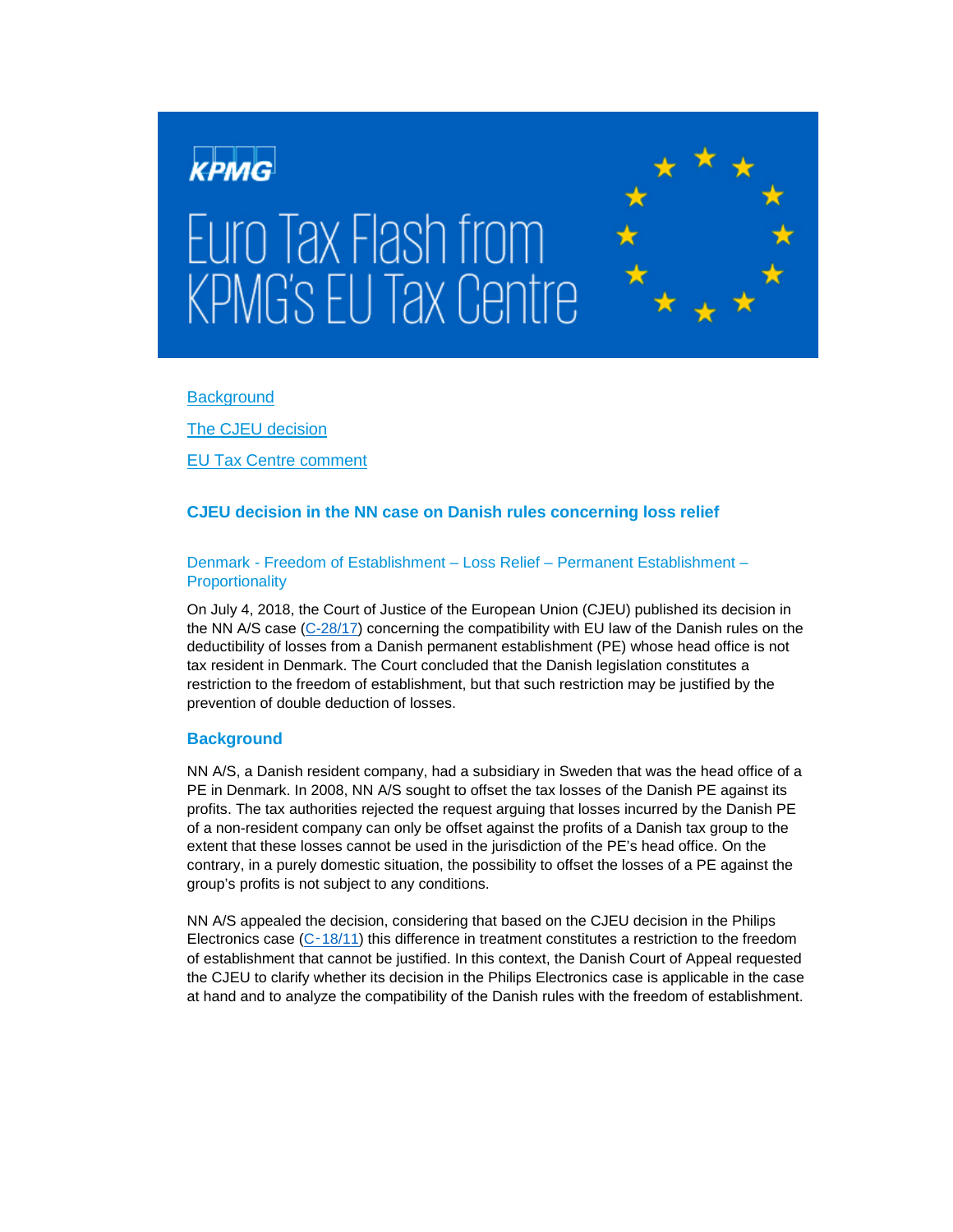### <span id="page-1-0"></span>**The CJEU decision**

Siding with the argumentation developed by the taxpayer, the CJEU first acknowledged that there is a difference in treatment between a Danish group holding a Danish PE through a nonresident subsidiary and a purely Danish group. However, this difference in treatment is constitutive of a restriction to the freedom of establishment if it concerns objectively comparable situations. Referring to the Bevola case (C-650/16), the Court concluded that Danish groups which have a non-resident subsidiary holding a Danish PE are in a comparable situation to that of groups with a Danish PE held through a Danish subsidiary, having regard to the objective of the Danish legislation to prevent the double use of losses.

The Court then turned to analyzing whether such restriction may be justified by overriding reasons in the public interest. As regards the allocation of powers to tax, the Court noted that the fact that the losses could be used both in Denmark and in Sweden does not favor either of the two states to the detriment of the other. Therefore, it does not impact a balanced allocation of taxing rights. The Court then went on to assess whether the restriction may be justified by the prevention of double deduction of losses. In this respect, consideration should be given to the provisions of the existing double tax treaty between Denmark and Sweden. As the double taxation of a PE's profits is prevented by a tax credit mechanism under this treaty, the possibility to use the corresponding PE losses twice is not justified. As a consequence, the objective to prevent the double deduction of losses should be considered as an appropriate justification. However, such restriction may not go beyond what is necessary to attain the objective pursued. In this respect, the Court considered that the Danish legislation may lead to a disproportionate situation, if it deprives the taxpayer of any possibility to offset the losses incurred by the Danish PE. On the other hand, the principle of proportionality should be respected, if the Danish legislation allows the losses of a Danish PE to be offset in Denmark, as far as the group can evidence that such loss cannot effectively be deducted in another Member State. In the case at hand, the Court left it to the referring court to assess whether the losses incurred by the Danish PE can or cannot be offset in Sweden.

The Court thus concluded that the Danish legislation is a restriction of the freedom of establishment, but that such restriction may only be justified by the prevention of double deduction of losses in cases where there is a double tax treaty between Denmark and the relevant Member State where the subsidiary is situated that effectively mitigates the risk of a PE's profits to be taxed in both countries. The Court further left it to the national court to assess whether the application of such legislation is proportionate in the case at hand.

#### <span id="page-1-1"></span>**EU Tax Centre comment**

The case is very similar to the Philips Electronics case (C-18/11); however, the CJEU reaches a different conclusion than in its previous case law. In the Philips Electronics case, the Court rejected the prevention of the double use of losses as a justification, stating that the fact that the losses could be used in both the UK and the Netherlands does not affect the UK's power to tax. The potential double counting of losses could not, therefore, in itself mean that the host state of the PE can prevent the recognition of these losses. On the contrary, in the case at hand, the Court made reference to the interaction of the Swedish and Danish tax systems as well as the existence of provisions preventing double taxation of the PE's profits, in order to conclude that the prevention of the double use of losses in principle constitutes a valid and independent justification. The Court therefore seems to consider that a potential restriction may only be unjustified in cases where no mechanism is foreseen to prevent double taxation of a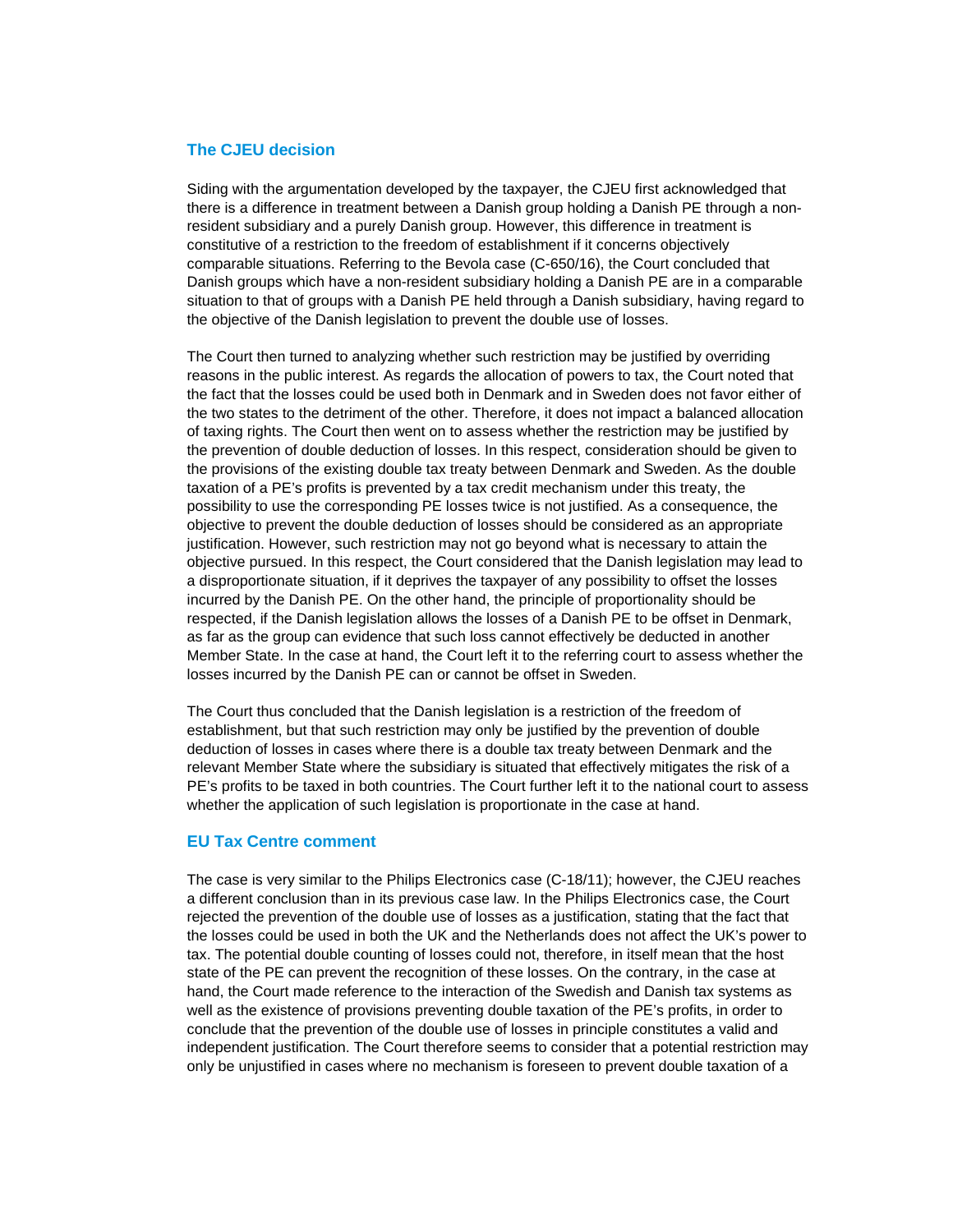PE profits. This constitutes a significant shift in the Court's previous case law on the utilization of cross-border losses, although its impact remains limited by the recalling of the "final losses" exception. However, the judgment itself provides little additional guidance as regards this exception, and it remains to be seen how this will be interpreted by the referring court in the case at hand.

Should you have any queries, please do not hesitate to contact [KPMG's EU Tax Centre,](mailto:kpmgeutaxcentre@kpmg.com) or, as appropriate, your local KPMG tax advisor.



**Robert van der Jagt** Chairman, KPMG's EU Tax Centre and Partner, Meijburg & Co



#### [Privacy](https://home.kpmg.com/xx/en/home/misc/privacy.html) | [Legal](https://home.kpmg.com/xx/en/home/misc/legal.html)

You have received this message from KPMG's EU Tax Centre. If you wish to unsubscribe, please send an Email to **eutax@kpmg.com**.

If you have any questions, please send an email to **eutax@kpmg.com** 

You have received this message from KPMG International Cooperative in collaboration with the EU Tax Centre. Its content should be viewed only as a general guide and should not be relied on without consulting your local KPMG tax adviser for the specific application of a country's tax rules to your own situation. The information contained herein is of a general nature and is not intended to address the circumstances of any particular individual or entity. Although we endeavor to provide accurate and timely information, there can be no guarantee that such information is accurate as of the date it is received or that it will continue to be accurate in the future. No one should act on such information without appropriate professional advice after a thorough examination of the particular situation.

To unsubscribe from the Euro Tax Flash mailing list, please e-mail KPMG's EU Tax Centre mailbox [\(eutax@kpmg.com\)](mailto:eutax@kpmg.com) with "Unsubscribe Euro Tax Flash" as the subject line. For non-KPMG parties – please indicate in the message field your name, company and country, as well as the